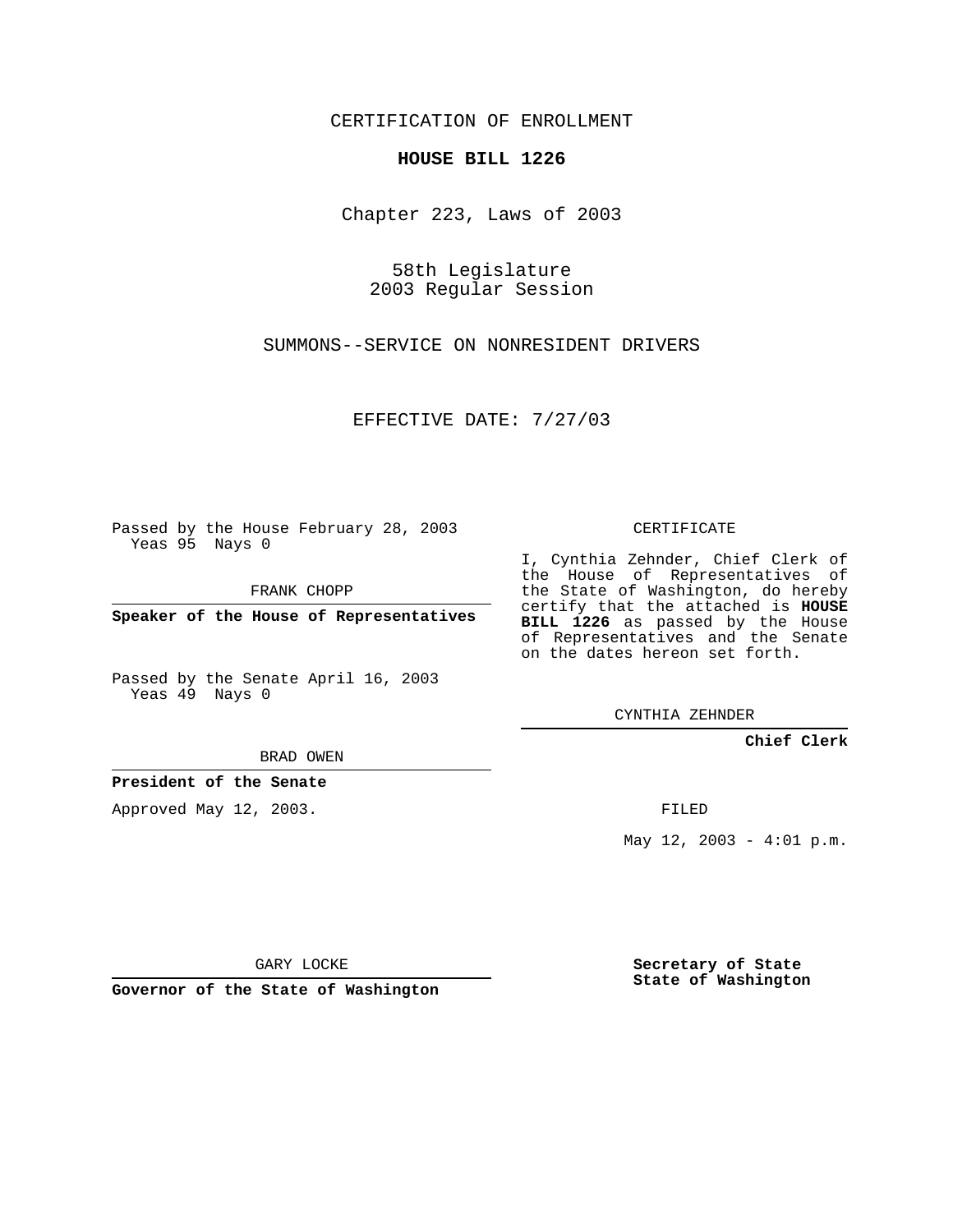## **HOUSE BILL 1226** \_\_\_\_\_\_\_\_\_\_\_\_\_\_\_\_\_\_\_\_\_\_\_\_\_\_\_\_\_\_\_\_\_\_\_\_\_\_\_\_\_\_\_\_\_

\_\_\_\_\_\_\_\_\_\_\_\_\_\_\_\_\_\_\_\_\_\_\_\_\_\_\_\_\_\_\_\_\_\_\_\_\_\_\_\_\_\_\_\_\_

Passed Legislature - 2003 Regular Session

**State of Washington 58th Legislature 2003 Regular Session By** Representatives Moeller, Campbell, Lantz and Carrell Read first time 01/21/2003. Referred to Committee on Judiciary.

 AN ACT Relating to service of summons for persons who cannot be found in this state; and amending RCW 46.64.040.

BE IT ENACTED BY THE LEGISLATURE OF THE STATE OF WASHINGTON:

 **Sec. 1.** RCW 46.64.040 and 1993 c 269 s 16 are each amended to read as follows:

 The acceptance by a nonresident of the rights and privileges conferred by law in the use of the public highways of this state, as evidenced by his or her operation of a vehicle thereon, or the operation thereon of his or her vehicle with his or her consent, express or implied, shall be deemed equivalent to and construed to be an appointment by such nonresident of the secretary of state of the state of Washington to be his or her true and lawful attorney upon whom may be served all lawful summons and processes against him or her growing out of any accident, collision, or liability in which such nonresident may be involved while operating a vehicle upon the public highways, or while his or her vehicle is being operated thereon with his or her consent, express or implied, and such operation and acceptance shall be a signification of the nonresident's agreement that any summons or process against him or her which is so served shall be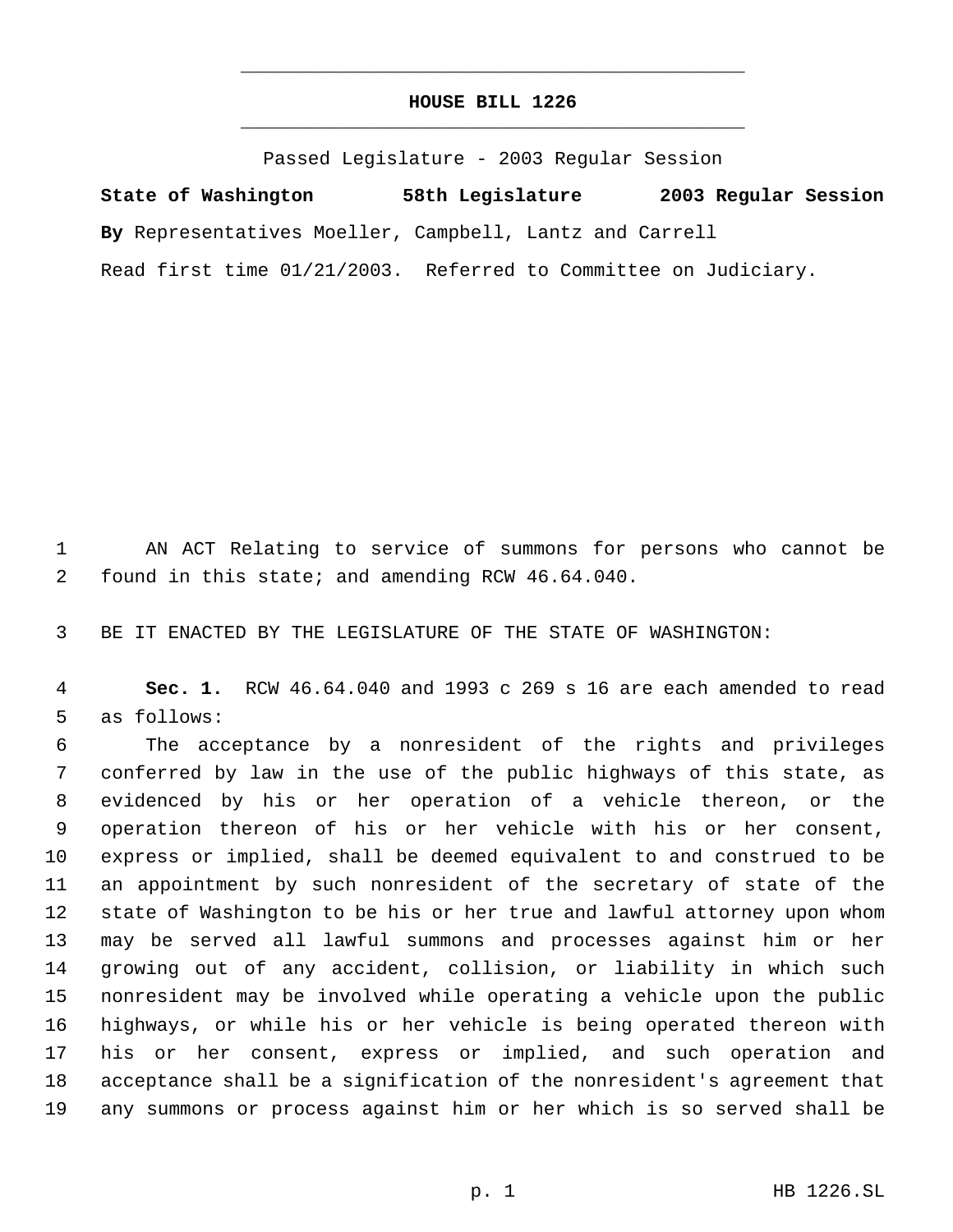of the same legal force and validity as if served on the nonresident personally within the state of Washington. Likewise each resident of this state who, while operating a motor vehicle on the public highways of this state, is involved in any accident, collision, or liability and 5 thereafter at any time within the following three years ((departs from)) cannot, after a due and diligent search, be found in this state appoints the secretary of state of the state of Washington as his or her lawful attorney for service of summons as provided in this section for nonresidents. Service of such summons or process shall be made by leaving two copies thereof with a fee established by the secretary of state by rule with the secretary of state of the state of Washington, or at the secretary of state's office, and such service shall be sufficient and valid personal service upon said resident or nonresident: PROVIDED, That notice of such service and a copy of the summons or process is forthwith sent by registered mail with return receipt requested, by plaintiff to the defendant at the last known address of the said defendant, and the plaintiff's affidavit of compliance herewith are appended to the process, together with the affidavit of the plaintiff's attorney that the attorney has with due diligence attempted to serve personal process upon the defendant at all addresses known to him or her of defendant and further listing in his or her affidavit the addresses at which he or she attempted to have process served. However, if process is forwarded by registered mail and defendant's endorsed receipt is received and entered as a part of the return of process then the foregoing affidavit of plaintiff's attorney need only show that the defendant received personal delivery by mail: PROVIDED FURTHER, That personal service outside of this state in accordance with the provisions of law relating to personal service of summons outside of this state shall relieve the plaintiff from mailing a copy of the summons or process by registered mail as hereinbefore provided. The secretary of state shall forthwith send one of such copies by mail, postage prepaid, addressed to the defendant at the defendant's address, if known to the secretary of state. The court in which the action is brought may order such continuances as may be necessary to afford the defendant reasonable opportunity to defend the action. The fee paid by the plaintiff to the secretary of state shall be taxed as part of his or her costs if he or she prevails in the